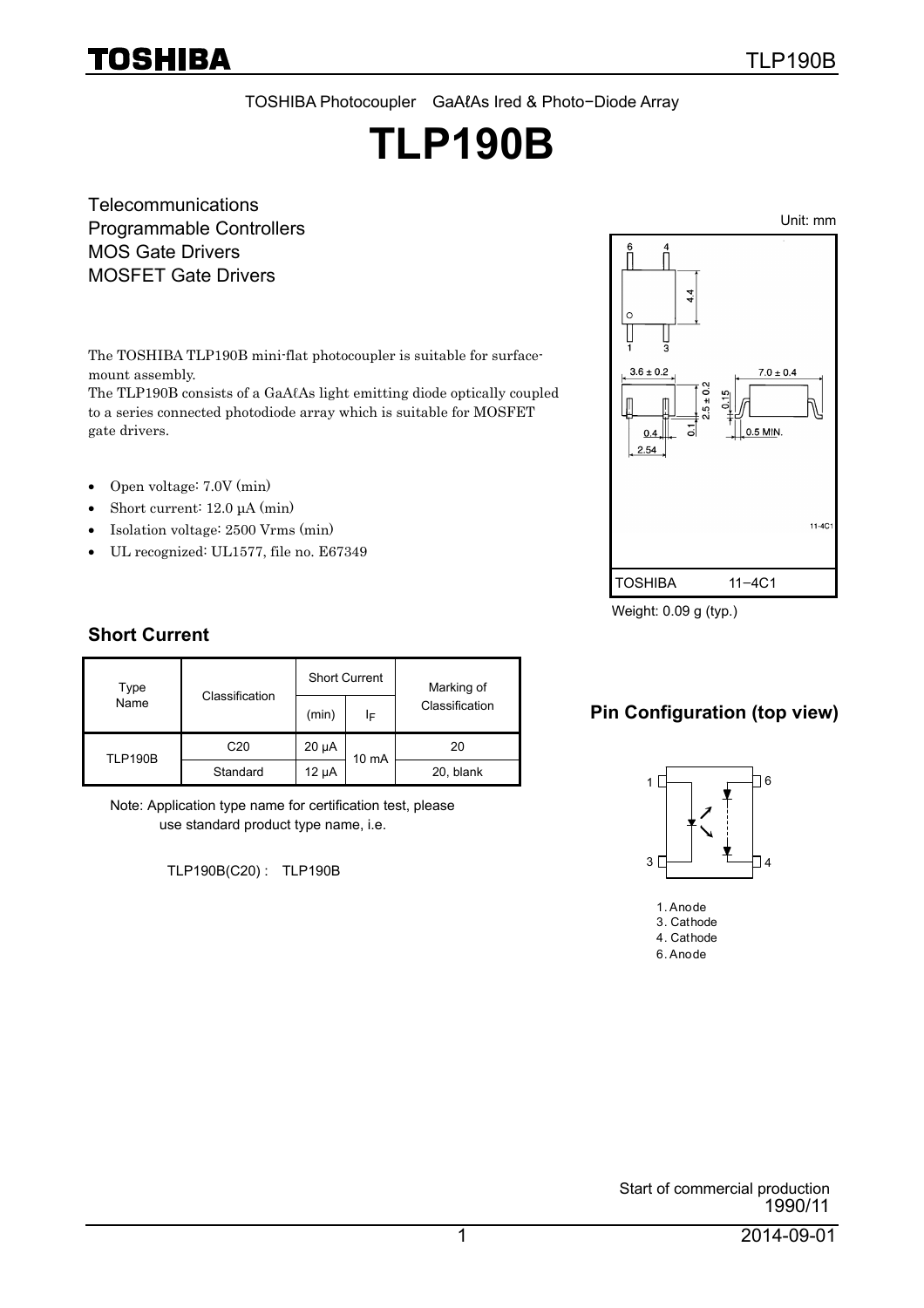#### **Absolute Maximum Ratings (Ta = 25°C)**

|                                                                    | Characteristic                                | Symbol                       | Rating       | Unit         |
|--------------------------------------------------------------------|-----------------------------------------------|------------------------------|--------------|--------------|
|                                                                    | Forward current                               | ΙF                           | 50           | mA           |
|                                                                    | Forward current<br>derating (Ta $\geq$ 25°C)  | $\Delta$ I <sub>F</sub> / °C | $-0.5$       | mA / °C      |
| LED                                                                | Pulse forward current<br>(100µs pulse 100pps) | <b>IFP</b>                   |              | A            |
|                                                                    | Reverse voltage                               | V <sub>R</sub>               | 3            | $\vee$       |
|                                                                    | Junction temperature                          | T <sub>i</sub>               | 125          | $^{\circ}$ C |
|                                                                    | Forward current                               | l <sub>ED</sub>              | 50           | μA           |
| Detector                                                           | Reverse voltage                               | <b>V<sub>RD</sub></b>        | 10           | V            |
|                                                                    | Junction temperature                          | T <sub>i</sub>               | 125          | $^{\circ}$ C |
|                                                                    | Storage temperature range                     | $T_{\text{stg}}$             | $-55$ to 125 | $^{\circ}$ C |
| Operating temperature range                                        |                                               | $T_{\rm opr}$                | $-40$ to 85  | $^{\circ}$ C |
| Lead soldering temperature (10 s)                                  |                                               | $T_{sol}$                    | 260          | °C           |
| Isolation voltage<br>$(AC, 1$ minute, R.H. $\leq 60\%$ )<br>Note 1 |                                               | $BV_S$                       | 2500         | Vrms         |

Note: Using continuously under heavy loads (e.g. the application of high temperature/current/voltage and the significant change in temperature, etc.) may cause this product to decrease in the reliability significantly even if the operating conditions (i.e. operating temperature/current/voltage, etc.) are within the absolute maximum ratings.

Please design the appropriate reliability upon reviewing the Toshiba Semiconductor Reliability Handbook ("Handling Precautions"/"Derating Concept and Methods") and individual reliability data (i.e. reliability test report and estimated failure rate, etc).

Note 1: Device considered a two terminal device: Pins 1 and 3 shorted together and pins 4 and 6 shorted together.

#### **Recommended Operating Conditions**

| Characteristic        | Symbol | Min   | $\tau$ yp. | Max | Unit        |
|-----------------------|--------|-------|------------|-----|-------------|
| Forward current       | ΙF     |       | 20         | 25  | mA          |
| Operating temperature | l opr  | $-25$ |            | 85  | $\sim$<br>ີ |

Note: Recommended operating conditions are given as a design guideline to obtain expected performance of the device. Additionally, each item is an independent guideline respectively. In developing designs using this product, please confirm specified characteristics shown in this document.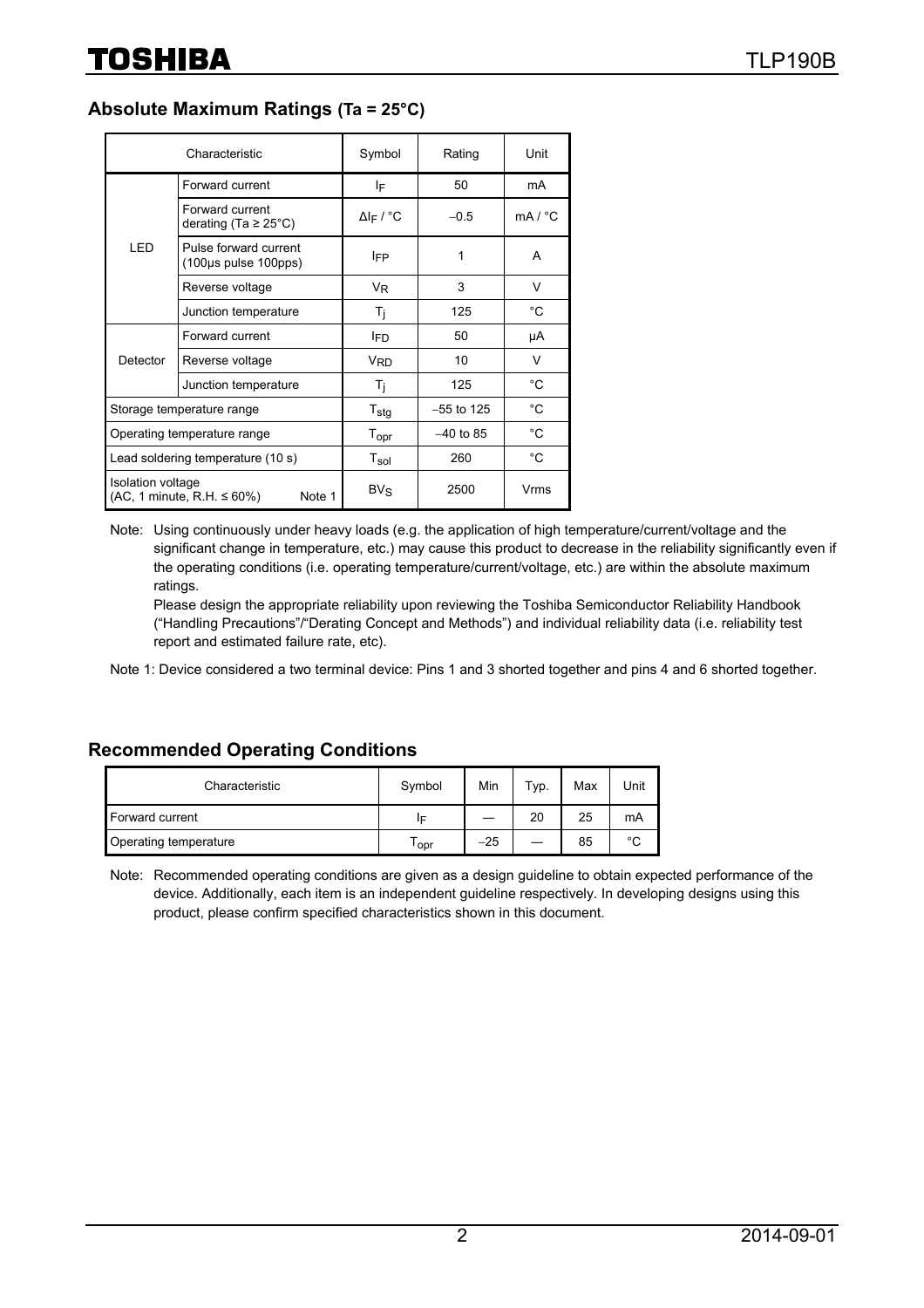#### **Individual Electrical Characteristics (Ta = 25°C)**

|            | Characteristic                    | Symbol                | <b>Test Condition</b> | Min | Typ. | Max | Unit |
|------------|-----------------------------------|-----------------------|-----------------------|-----|------|-----|------|
|            | Forward voltage                   | VF                    | $I_F = 10$ mA         | 1.2 | 1.4  | 1.7 | V    |
| <b>LED</b> | Reverse current                   | ΙŖ                    | $V_R = 3 V$           |     |      | 10  | μA   |
|            | Capacitance                       | $C_T$                 | $V = 0$ , $f = 1$ MHz |     | 30   | 60  | pF   |
|            | Forward voltage                   | <b>V<sub>FD</sub></b> | $I_{FD}$ = 10 µA      |     | 7    |     | v    |
| Detector   | Reverse current                   | <sup>I</sup> RD       | $V_{RD}$ = 10 V       |     |      |     | nA   |
|            | Capacitance<br>(anode to cathode) | C <sub>TD</sub>       | $V = 0, f = 1 MHz$    |     |      |     | pF   |

#### **Coupled Electrical Characteristics (Ta = 25°C)**

| Characteristic | Symbol | <b>Test Condition</b> | Min | Typ. | Max | Unit |
|----------------|--------|-----------------------|-----|------|-----|------|
| Open voltage   | Voc    | $I_F = 10 \text{ mA}$ |     | 8    |     |      |
| Short current  | Isc    | $I_F = 10 \text{ mA}$ | 12  | 20   |     | μA   |

#### **Isolation Characteristics (Ta = 25°C)**

| Characteristic              | Symbol      | Test Condition                  | Min                | Typ.      | Max | Unit |
|-----------------------------|-------------|---------------------------------|--------------------|-----------|-----|------|
| Capacitance input to output | $c_{\rm S}$ | $V_S = 0, f = 1$ MHz            |                    | 0.8       |     | pF   |
| Isolation resistance        | $R_{\rm S}$ | $V_S$ = 500 V, R.H. $\leq 60\%$ | $5 \times 10^{10}$ | $10^{14}$ |     | Ω    |
| Isolation voltage           |             | AC, 1 minute                    | 2500               |           |     | Vrms |
|                             | $BV_S$      | AC, 1 second in oil             |                    | 5000      |     |      |
|                             |             | DC, 1 minute in oil             |                    | 5000      |     | Vdc  |

#### **Switching Characteristics (Ta = 25°C)**

| Characteristic | Symbol | <b>Test Condition</b>                    | Min | Typ. | Max | Unit |
|----------------|--------|------------------------------------------|-----|------|-----|------|
| Turn-on time   | ton    | $ I_F = 20$ mA, R <sub>SH</sub> = 510 kΩ | __  | 0.2  | _   | ms   |
| Turn-off time  | toFF   | (Fig.<br>$C_L = 1000pF$<br>1)            | –   |      |     | ms   |

Fig. 1 Switching time test circuit



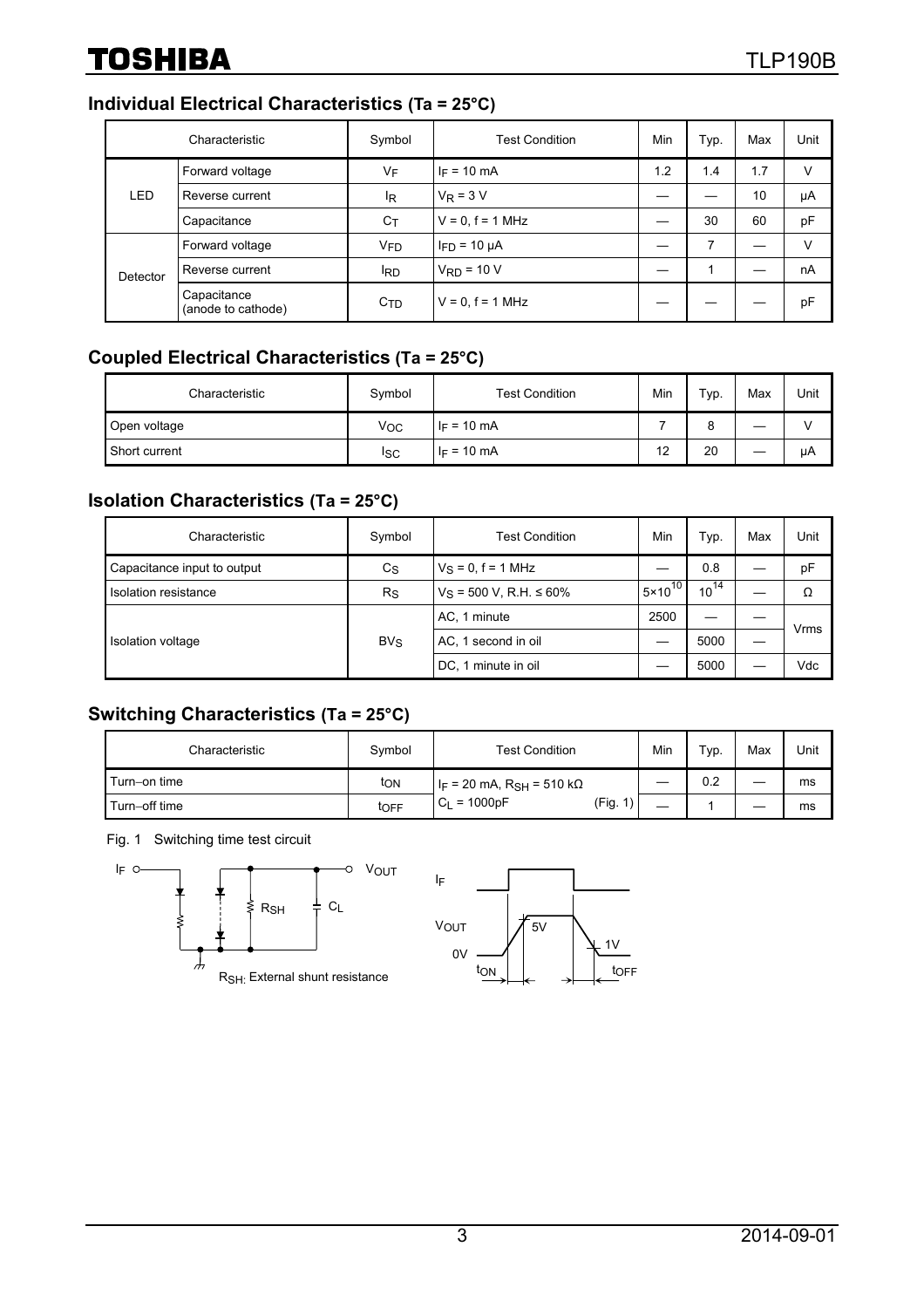## **TOSHIBA**







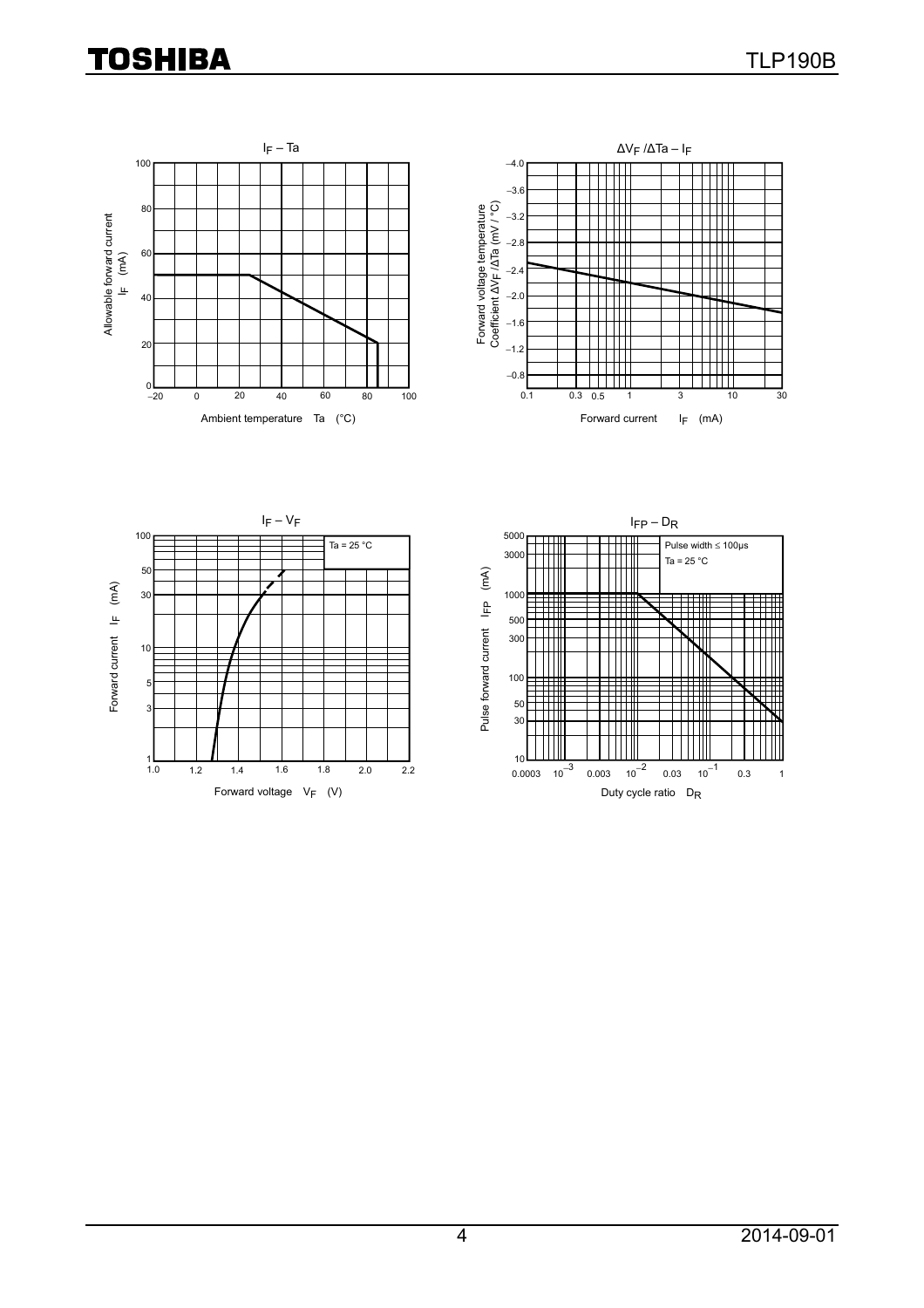## **TOSHIBA**











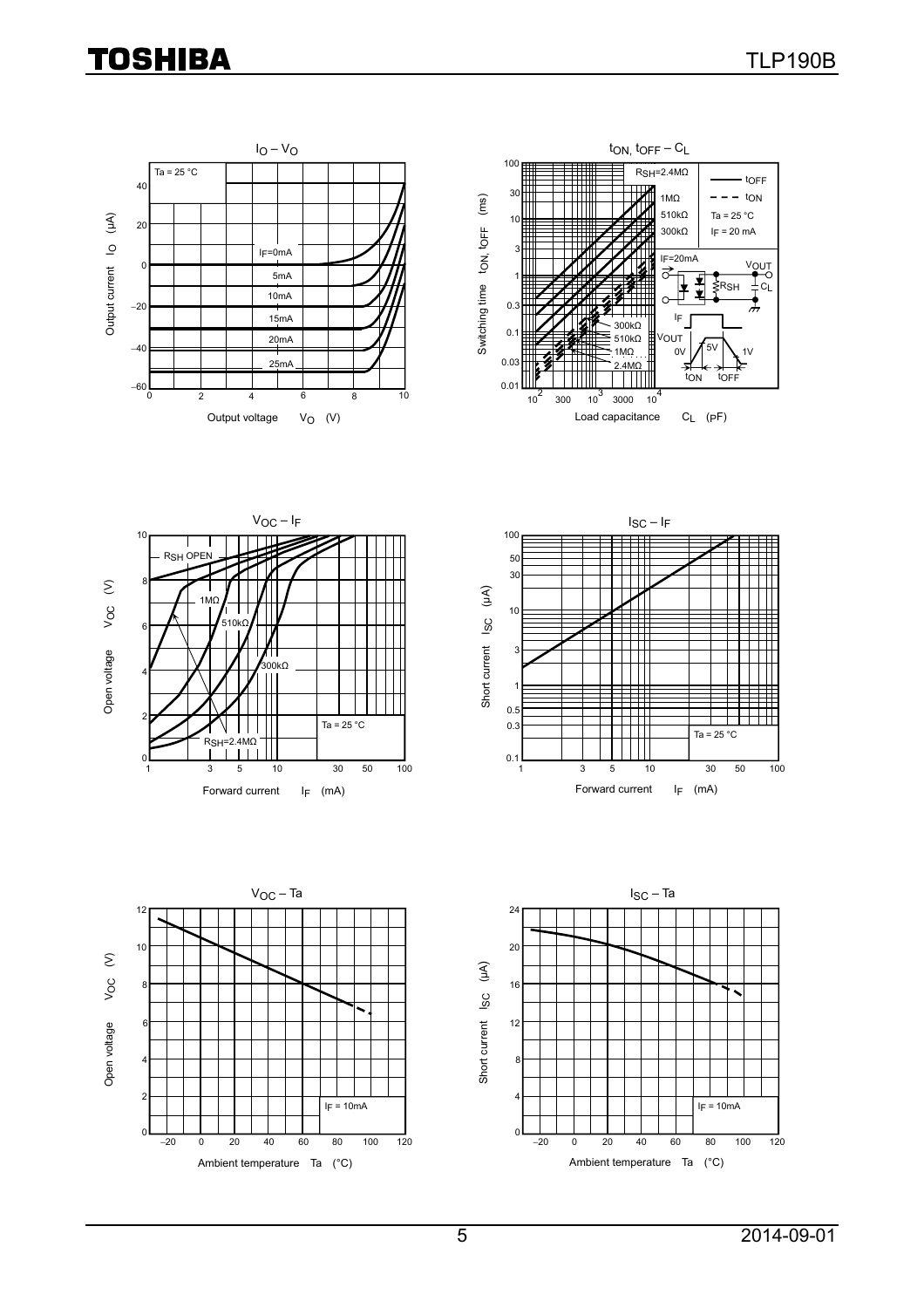#### **RESTRICTIONS ON PRODUCT USE**

- Toshiba Corporation, and its subsidiaries and affiliates (collectively "TOSHIBA"), reserve the right to make changes to the information in this document, and related hardware, software and systems (collectively "Product") without notice.
- This document and any information herein may not be reproduced without prior written permission from TOSHIBA. Even with TOSHIBA's written permission, reproduction is permissible only if reproduction is without alteration/omission.
- Though TOSHIBA works continually to improve Product's quality and reliability, Product can malfunction or fail. Customers are responsible for complying with safety standards and for providing adequate designs and safeguards for their hardware, software and systems which minimize risk and avoid situations in which a malfunction or failure of Product could cause loss of human life, bodily injury or damage to property, including data loss or corruption. Before customers use the Product, create designs including the Product, or incorporate the Product into their own applications, customers must also refer to and comply with (a) the latest versions of all relevant TOSHIBA information, including without limitation, this document, the specifications, the data sheets and application notes for Product and the precautions and conditions set forth in the "TOSHIBA Semiconductor Reliability Handbook" and (b) the instructions for the application with which the Product will be used with or for. Customers are solely responsible for all aspects of their own product design or applications, including but not limited to (a) determining the appropriateness of the use of this Product in such design or applications; (b) evaluating and determining the applicability of any information contained in this document, or in charts, diagrams, programs, algorithms, sample application circuits, or any other referenced documents; and (c) validating all operating parameters for such designs and applications. **TOSHIBA ASSUMES NO LIABILITY FOR CUSTOMERS' PRODUCT DESIGN OR APPLICATIONS.**
- **PRODUCT IS NEITHER INTENDED NOR WARRANTED FOR USE IN EQUIPMENTS OR SYSTEMS THAT REQUIRE EXTRAORDINARILY HIGH LEVELS OF QUALITY AND/OR RELIABILITY, AND/OR A MALFUNCTION OR FAILURE OF WHICH MAY CAUSE LOSS OF HUMAN LIFE, BODILY INJURY, SERIOUS PROPERTY DAMAGE AND/OR SERIOUS PUBLIC IMPACT (**"**UNINTENDED USE**"**).** Except for specific applications as expressly stated in this document, Unintended Use includes, without limitation, equipment used in nuclear facilities, equipment used in the aerospace industry, medical equipment, equipment used for automobiles, trains, ships and other transportation, traffic signaling equipment, equipment used to control combustions or explosions, safety devices, elevators and escalators, devices related to electric power, and equipment used in finance-related fields. **IF YOU USE PRODUCT FOR UNINTENDED USE, TOSHIBA ASSUMES NO LIABILITY FOR PRODUCT.** For details, please contact your TOSHIBA sales representative.
- Do not disassemble, analyze, reverse-engineer, alter, modify, translate or copy Product, whether in whole or in part.
- Product shall not be used for or incorporated into any products or systems whose manufacture, use, or sale is prohibited under any applicable laws or regulations.
- The information contained herein is presented only as quidance for Product use. No responsibility is assumed by TOSHIBA for any infringement of patents or any other intellectual property rights of third parties that may result from the use of Product. No license to any intellectual property right is granted by this document, whether express or implied, by estoppel or otherwise.
- **ABSENT A WRITTEN SIGNED AGREEMENT, EXCEPT AS PROVIDED IN THE RELEVANT TERMS AND CONDITIONS OF SALE FOR PRODUCT, AND TO THE MAXIMUM EXTENT ALLOWABLE BY LAW, TOSHIBA (1) ASSUMES NO LIABILITY WHATSOEVER, INCLUDING WITHOUT LIMITATION, INDIRECT, CONSEQUENTIAL, SPECIAL, OR INCIDENTAL DAMAGES OR LOSS, INCLUDING WITHOUT LIMITATION, LOSS OF PROFITS, LOSS OF OPPORTUNITIES, BUSINESS INTERRUPTION AND LOSS OF DATA, AND (2) DISCLAIMS ANY AND ALL EXPRESS OR IMPLIED WARRANTIES AND CONDITIONS RELATED TO SALE, USE OF PRODUCT, OR INFORMATION, INCLUDING WARRANTIES OR CONDITIONS OF MERCHANTABILITY, FITNESS FOR A PARTICULAR PURPOSE, ACCURACY OF INFORMATION, OR NONINFRINGEMENT.**
- GaAs (Gallium Arsenide) is used in Product. GaAs is harmful to humans if consumed or absorbed, whether in the form of dust or vapor. Handle with care and do not break, cut, crush, grind, dissolve chemically or otherwise expose GaAs in Product.
- Do not use or otherwise make available Product or related software or technology for any military purposes, including without limitation, for the design, development, use, stockpiling or manufacturing of nuclear, chemical, or biological weapons or missile technology products (mass destruction weapons). Product and related software and technology may be controlled under the applicable export laws and regulations including, without limitation, the Japanese Foreign Exchange and Foreign Trade Law and the U.S. Export Administration Regulations. Export and re-export of Product or related software or technology are strictly prohibited except in compliance with all applicable export laws and regulations.
- Please contact your TOSHIBA sales representative for details as to environmental matters such as the RoHS compatibility of Product. Please use Product in compliance with all applicable laws and regulations that regulate the inclusion or use of controlled substances, including without limitation, the EU RoHS Directive. **TOSHIBA ASSUMES NO LIABILITY FOR DAMAGES OR LOSSES OCCURRING AS A RESULT OF NONCOMPLIANCE WITH APPLICABLE LAWS AND REGULATIONS.**